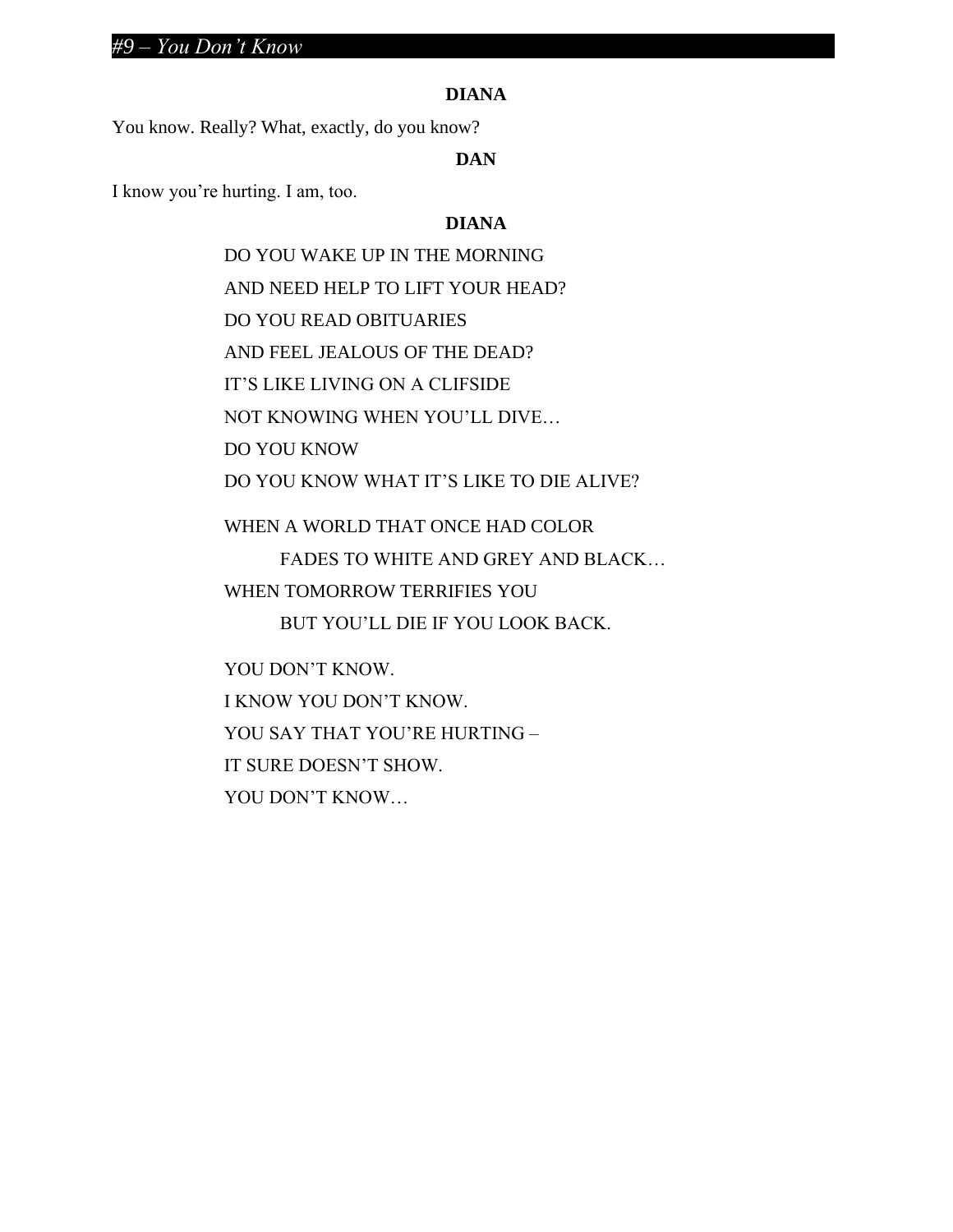## **(DIANA)**

IT LAYS ME SO LOW WHEN YOU SAY LET GO AND I SAY YOU DON'T KNOW

THE SENSATION THAT YOU'RE SCREAMING BUT YOU NEVER MAKE A SOUND, OR THE FEELING THAT YOU'RE FALLING BUT YOU NEVER HIT THE GROUND – IT JUST KEEPS ON RUSHING AT YOU DAY BY DAY BY DAY BY DAY… YOU DON'T KNOW YOU DON'T KNOW WHAT IT'S LIKE TO LIVE THAT WAY.

LIKE A REFUGEE, A FUGITIVE FOREVER ON THE RUN… IF IT GETS ME, IT WILL KILL ME – BUT I DON'T KNOW WHAT I'VE DONE.

*#10 – I Am The One. .*

#### **DAN**

CAN YOU TELL ME WHAT IT IS YOU'RE AFRAID OF? AND CAN YOU TELL ME WHY I'M AFRAID IT'S ME? CAN I TOUCH YOU? WE'VE BEEN FINE FOR SO LONG NOW, HOW COULD SOMETHING GO WRONG THAT I CAN'T SEE?

'CAUSE I'M HOLDING ON, AND I WON'T LET GO I JUST THOUGHT YOU SHOULD KNOW…

I AM THE ONE WHO KNOWS YOU, I AM THE ONE WHO CARES, I AM THE ONE WHO'S ALWAYS BEEN THERE. I AM THE ONE WHO'S HELPED YOU AND IF YOU THINK THAT I JUST DON'T GIVE A DAMN, THEN YOU JUST DON'T KNOW WHO I AM.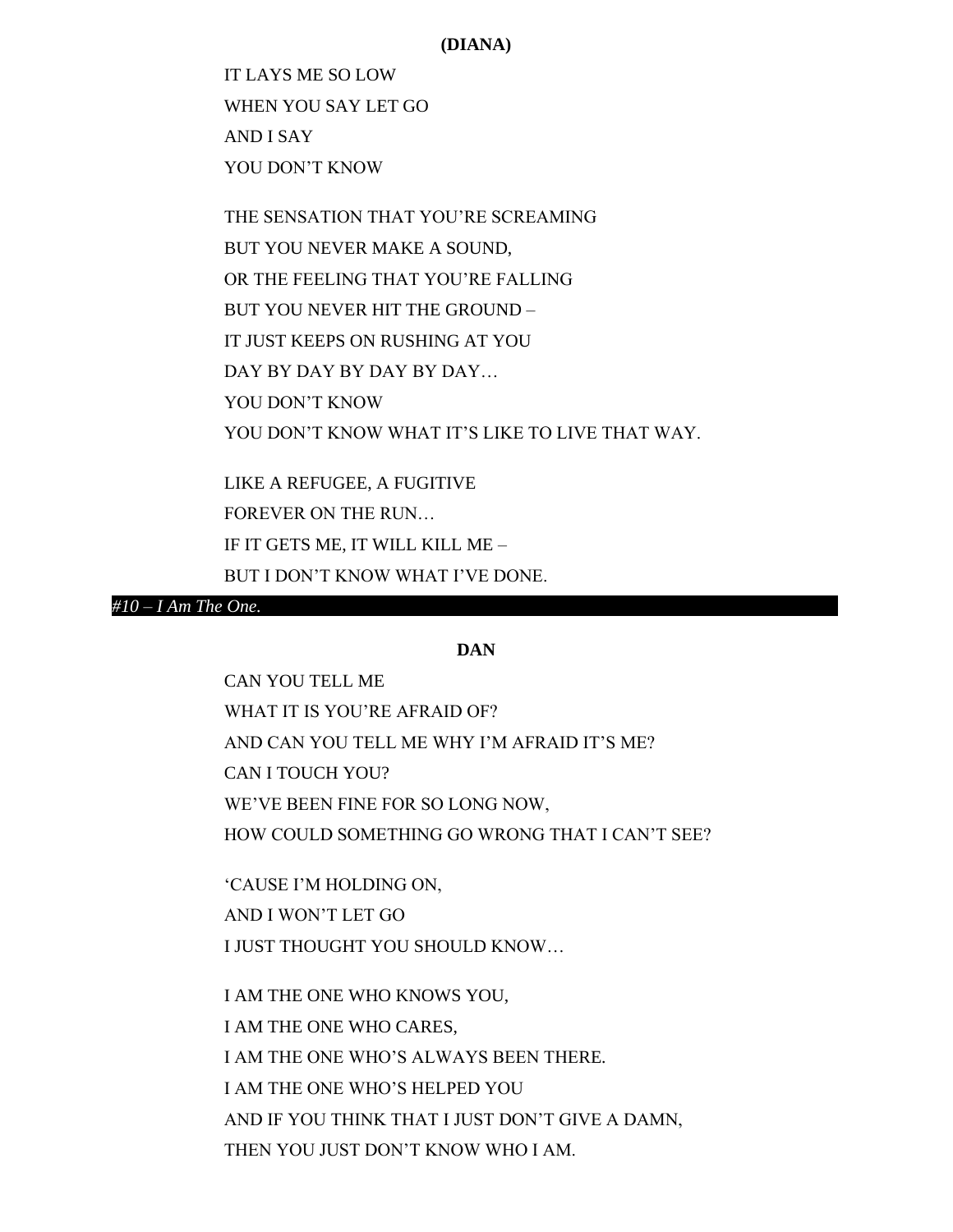| (Gabe appears, watching.)                                                             |                                    |  |
|---------------------------------------------------------------------------------------|------------------------------------|--|
| <b>DAN</b>                                                                            | <b>GABE</b>                        |  |
| <b>COULD YOU LEAVE ME?</b>                                                            | HEY DAD, IT'S ME.                  |  |
| <b>COULD YOU LET ME GO UNDER?</b>                                                     | WHY CAN'T YOU SEE?                 |  |
| WILL YOU WATCH AS I DROWN                                                             |                                    |  |
| (Gabe steps between Dan and Diana, and speaks to Dan, who continues to sing to Diana. |                                    |  |
| Gabe continues to try to get his attention.)                                          |                                    |  |
| AND WONDER WHY?                                                                       | I WONDER WHY.                      |  |
| ARE YOU BLEEDING?                                                                     | ARE YOU WAITING, ARE YOU WISHING   |  |
| ARE YOU WANTING ALL THAT SHE CAN'T GIVE                                               |                                    |  |
| ARE YOU BRUISED, ARE YOU BROKEN?                                                      | ARE YOU HURTING, ARE YOU HEALING,  |  |
|                                                                                       | ARE YOU HOPING FOR A LIFE TO LIVE? |  |
| AND DOES IT HELP YOU TO KNOW                                                          |                                    |  |
| THAT SO AM I?                                                                         | WELL, SO AM I.                     |  |
|                                                                                       |                                    |  |
| TELL ME WHAT TO DO                                                                    | <b>LOOK AT ME.</b>                 |  |
| TELL ME WHO TO BE                                                                     | <b>LOOK AT ME.</b>                 |  |
| SO I CAN SEE WHAT YOU SEE.                                                            | AND YOU'LL SEE                     |  |
| I AM THE ONE WHO'LL HOLD YOU                                                          | IAM                                |  |
| I AM THE ONE WHO'LL STAY                                                              | IAM                                |  |
| I AM THE ONE WHO WON'T WALK AWAY.                                                     | I WON'T WALK AWAY.                 |  |
| I AM THE ONE WHO'LL HEAR YOU                                                          | IAM                                |  |
| AND NOW YOU TELL ME THAT                                                              |                                    |  |
| <b>I WON'T GIVE A DAMN</b>                                                            | YOU DON'T GIVE A DAMN.             |  |
| BUT I KNOW YOU KNOW WHO I AM.                                                         | <b>WHO I AM</b>                    |  |
| WHO I AM (YEAH YEAH YEAH YEAH)                                                        | YEAH, YEAH, YEAH, YEAH             |  |
| THAT'S WHO I AM (YEAH YEAH YEAH YEAH)                                                 | WHO I AM YEAH, YEAH, YEAH, YEAH    |  |
| THAT'S WHO I AM (YEAH YEAH YEAH YEAH)                                                 | WHO I AM YEAH, YEAH, YEAH. YEAH    |  |
| <b>DAN</b>                                                                            |                                    |  |
| 'CAUSE I'M HOLDING ON                                                                 |                                    |  |
| <b>DIANA</b>                                                                          |                                    |  |
| YOU SAY YOU HURT LIKE ME                                                              |                                    |  |

# **GABE**

AND I WON'T LET GO…